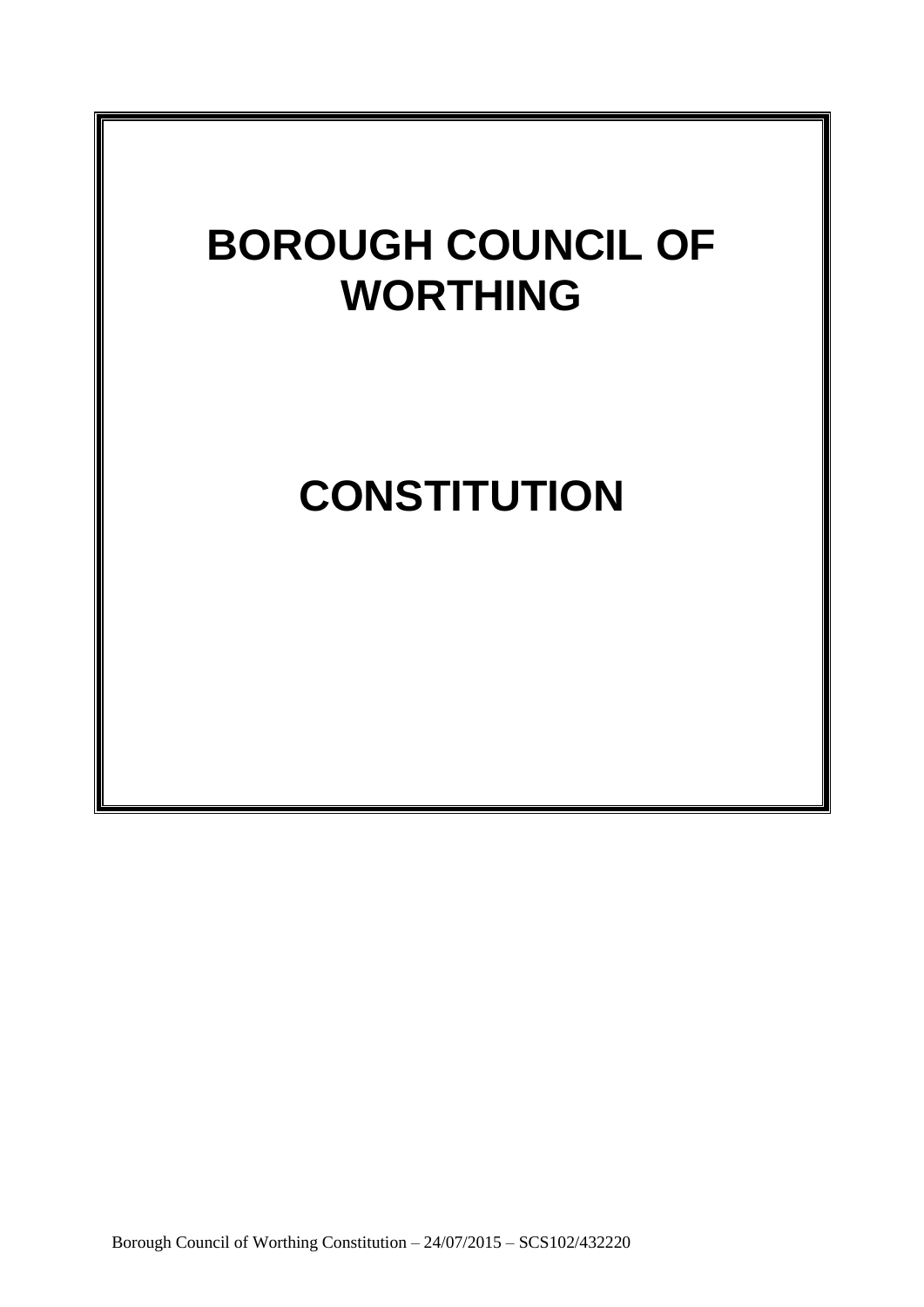## **CONSTITUTION**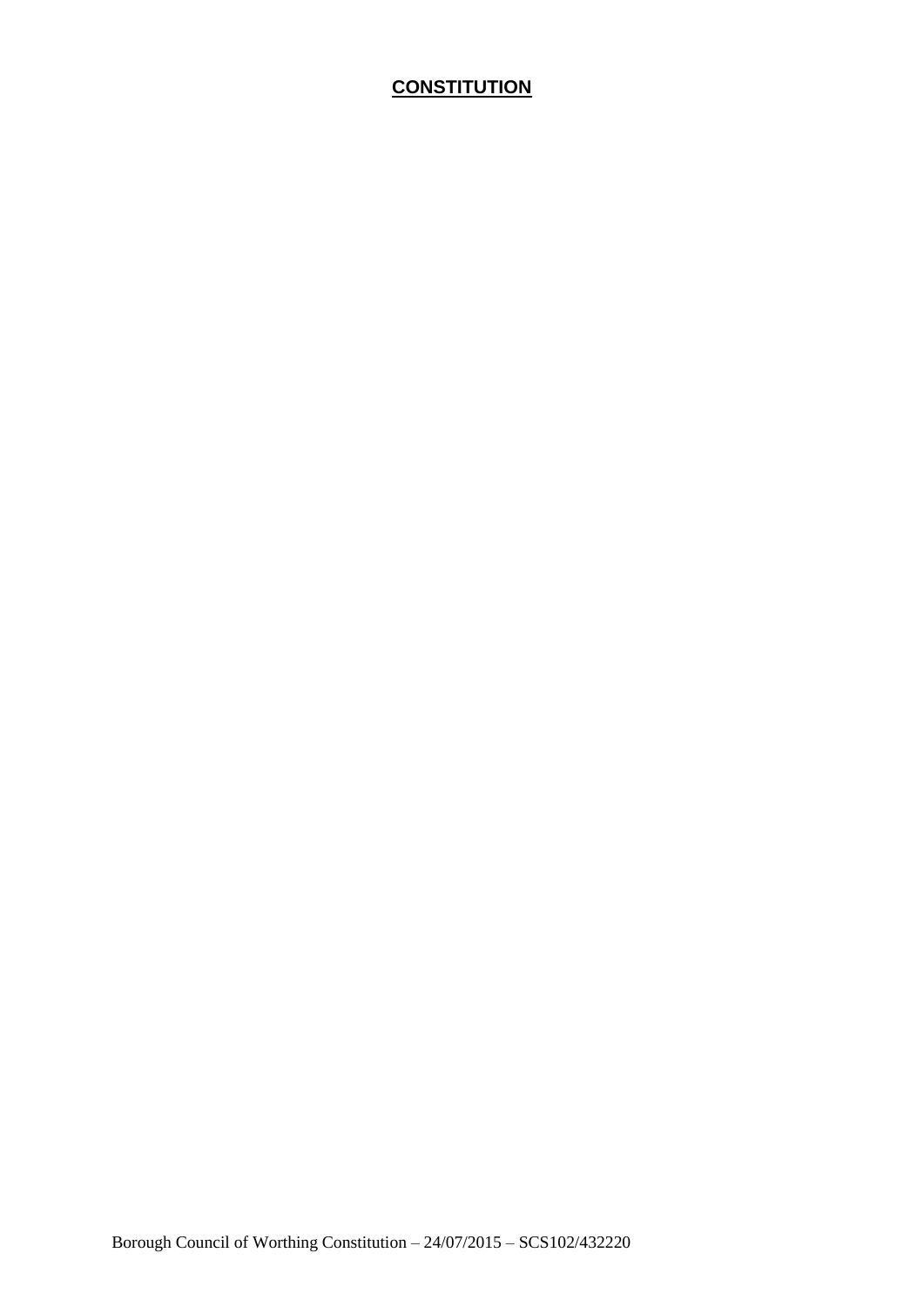#### **Part 1 SUMMARY AND EXPLANATION Page 1-1**

### **Part 2 ARTICLES OF THE CONSTITUTION**

| Article 1  | - The Constitution                                  | Page 2-2  |
|------------|-----------------------------------------------------|-----------|
| Article 2  | - Members of the Council                            | Page 2-4  |
| Article 3  | - The Citizen and the Council                       | Page 2-9  |
| Article 4  | - The Full Council                                  | Page 2-11 |
| Article 5  | - Chairing the Council                              | Page 2-16 |
| Article 6  | - Overview and Scrutiny Committee                   | Page 2-17 |
| Article 7  | - The Executive                                     | Page 2-20 |
| Article 8  | - Regulatory and other Non-Executive Decision-      | Page 2-22 |
|            | <b>Making Committees and Advisory Panels</b>        |           |
| Article 9  | - Governance                                        | Page 2-23 |
| Article 10 | - Joint Arrangements                                | Page 2-26 |
| Article 11 | – Officers                                          | Page 2-28 |
| Article 12 | - Decision-Making                                   | Page 2-33 |
| Article 13 | - Finance, Contracts and Legal Matters              | Page 2-37 |
| Article 14 | - Review and Revision of the Constitution           | Page 2-39 |
| Article 15 | - Suspension, Interpretation and Publication of the | Page 2-41 |
|            | Constitution                                        |           |

#### **Part 3 RESPONSIBILITY FOR FUNCTIONS**

| Commentary                                               | Page 3-2  |
|----------------------------------------------------------|-----------|
| The Principles of Delegation                             | Page 3-2  |
| <b>Responsibility for Local Choice Functions</b>         | Page 3-6  |
| <b>Responsibility for Council Functions</b>              | Page 3-10 |
| Terms of Reference and Delegated Powers of the Executive | Page 3-13 |
| and Non-Executive Committees                             |           |

#### **Part 4 RULES OF PROCEDURE**

| <b>Council Procedure Rules</b>                       | Page 4-2   |
|------------------------------------------------------|------------|
| <b>Executive Procedure Rules</b>                     | Page 4-50  |
| <b>Overview and Scrutiny Procedure Rules</b>         | Page 4-58  |
| Joint Overview and Scrutiny Procedure Rules          | Page 4-61  |
| <b>Access to Information Procedure Rules</b>         | Page 4-69  |
| <b>Officer Employment Procedure Rules</b>            | Page 4-82  |
| Joint Independent Remuneration Panel Procedure Rules | Page 4-91  |
| <b>Standards Procedure Rules</b>                     | Page 4-95  |
| Scheme of Delegations to Officers                    | Page 4-102 |
| <b>Contract Procedure Rules</b>                      | Page 4-138 |
| <b>Financial Procedure Rules</b>                     |            |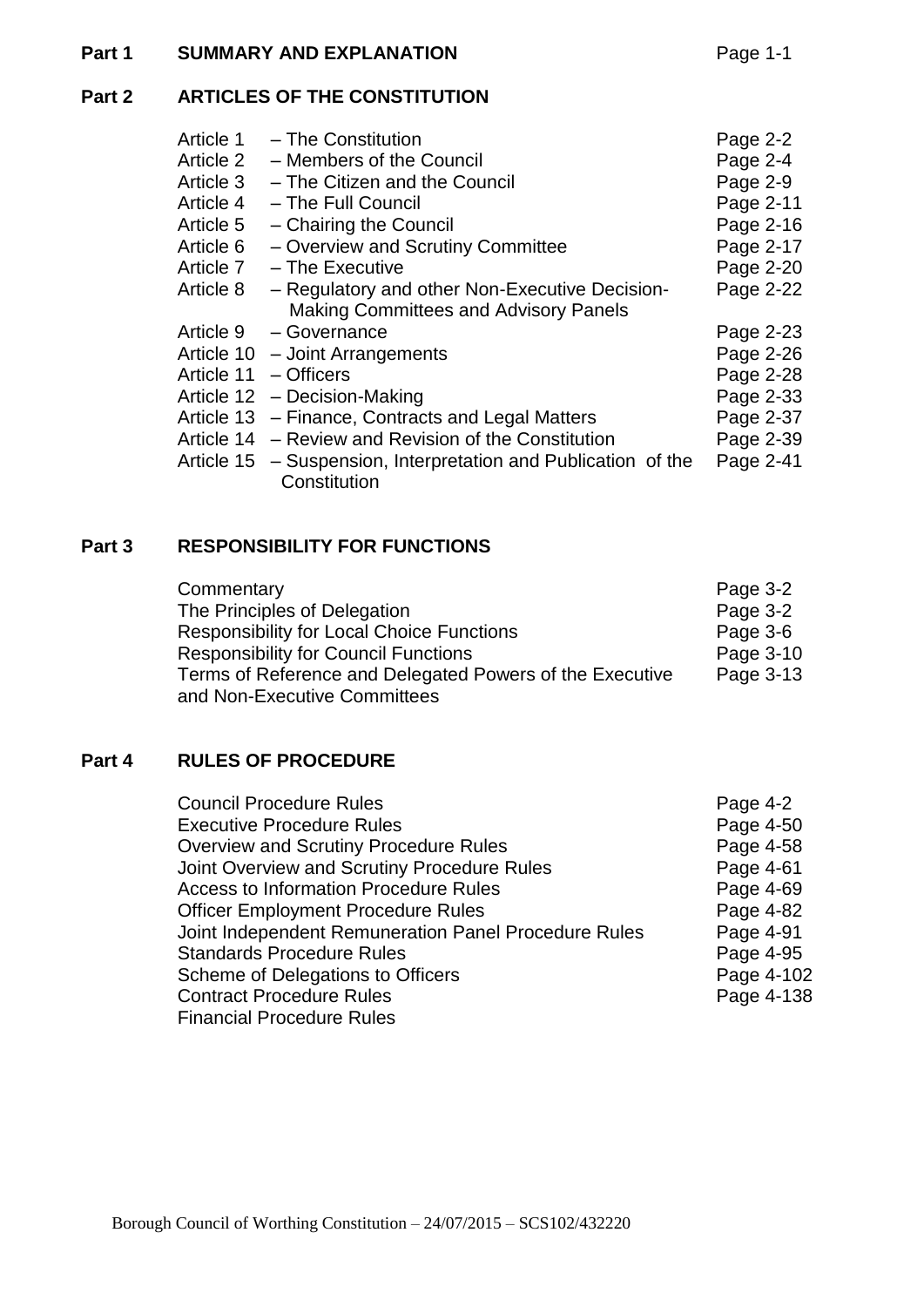#### **Part 5 CODES AND PROTOCOLS**

| The Code of Conduct for Members                     | Page 5-2  |
|-----------------------------------------------------|-----------|
| The Code of Conduct for Council Officers            | Page 5-14 |
| <b>Protocol for Relationship between Members</b>    | Page 5-18 |
| and Officers of the Council                         |           |
| <b>Monitoring Officer Protocol</b>                  | Page 5-25 |
| Protocol on Officer Decision-Making                 | Page 5-35 |
| <b>Protocol for Councillor Call for Action</b>      | Page 5-40 |
| Protocol on the Pre-Election Period                 | Page 5-44 |
| Protocol for Recording of Public Council Meetings   | Page 5-51 |
| <b>Petition Scheme</b>                              | Page 5-54 |
| Protocol for Public Speaking at Planning Committees | Page 5-58 |
| <b>Planning Committee: Site Visit Protocol</b>      | Page 5-60 |
| Probity in Planning                                 | Page 5-61 |

#### **Part 6 MEMBERS' ALLOWANCES SCHEME**

|        | Members' Allowances Scheme          | Pages 6-1 |
|--------|-------------------------------------|-----------|
| Part 7 | <b>COUNCIL MANAGEMENT STRUCTURE</b> | Pages 7-1 |

#### **Part 8 OUTSIDE BODIES**

#### **Part 9 JOINT COMMITTEE AGREEMENTS**

Adur District Council and Worthing Borough Council Joint Committee Agreement